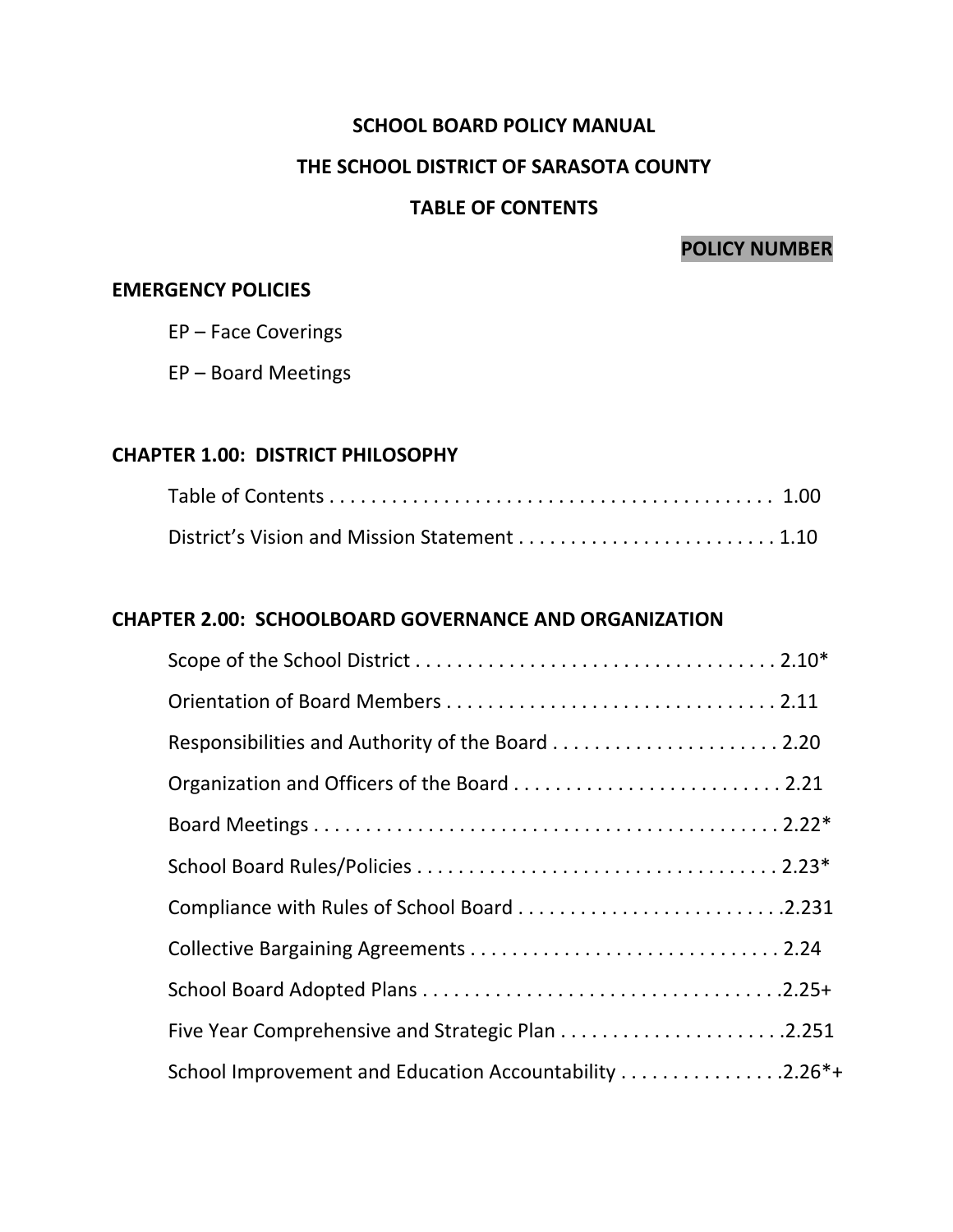| Family and School Partnership for Student Achievement 2.261*+ |  |
|---------------------------------------------------------------|--|
|                                                               |  |
|                                                               |  |
|                                                               |  |
|                                                               |  |
|                                                               |  |
|                                                               |  |
|                                                               |  |
|                                                               |  |
|                                                               |  |
|                                                               |  |
|                                                               |  |
|                                                               |  |
|                                                               |  |
| Policy Prohibiting Discrimination and Harassment 2.71         |  |
| Discrimination and Harassment Complaint Procedures 2.71a      |  |
| Student Dating Violence and Abuse Policy 2.72                 |  |
|                                                               |  |
|                                                               |  |
|                                                               |  |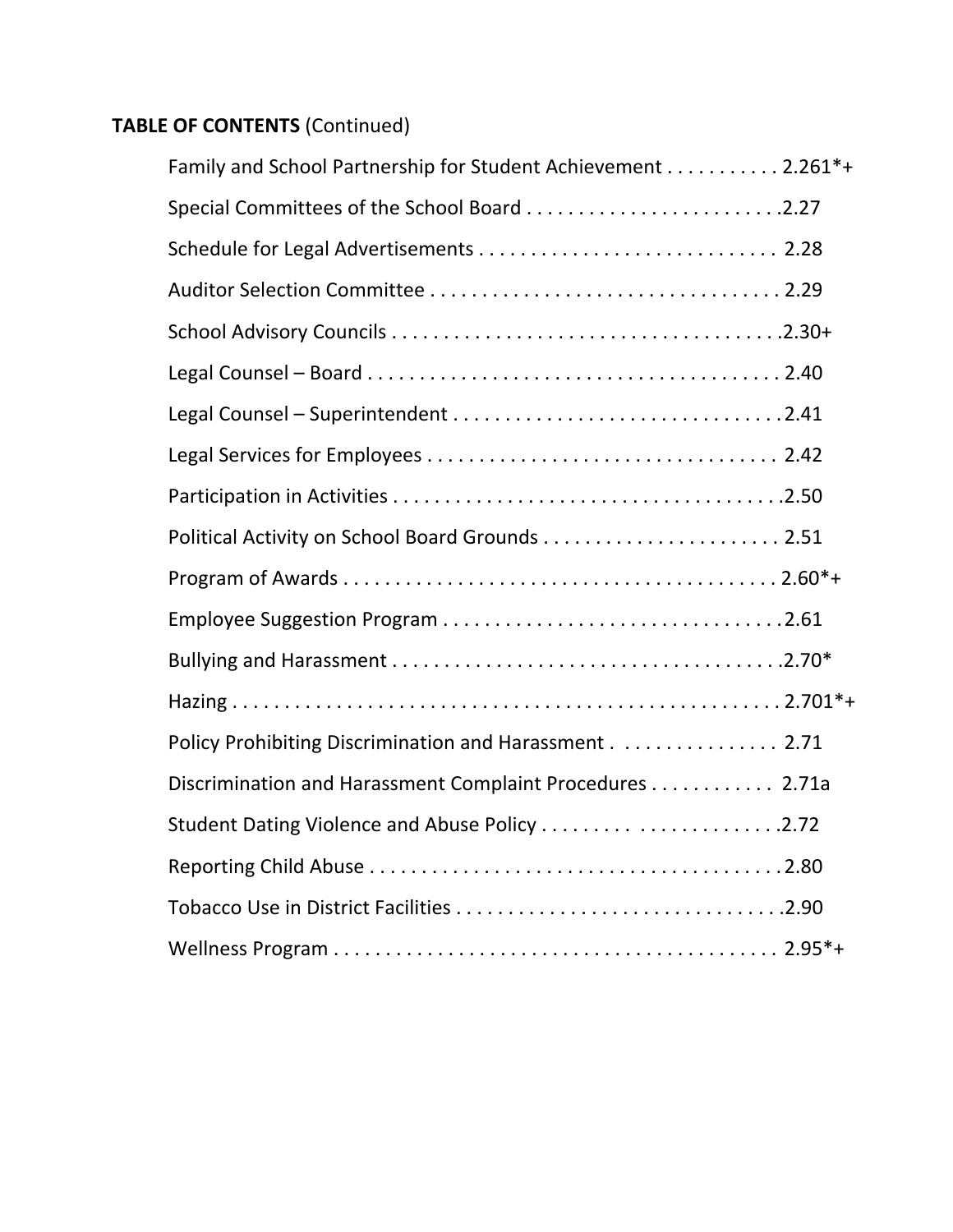### **CHAPTER 3.00: SCHOOL ADMINISTRATION**

| Superintendent's Contract, Compensation and Benefits 3.201 |  |
|------------------------------------------------------------|--|
|                                                            |  |
| Directives, Procedures and Administrative Manuals 3.21     |  |
|                                                            |  |
|                                                            |  |
|                                                            |  |
|                                                            |  |
|                                                            |  |
|                                                            |  |
|                                                            |  |
| Alcohol, Alcoholic Beverages, Mood-Modifying or            |  |
| Controlled Substance on Board Property 3.42                |  |
|                                                            |  |
|                                                            |  |
|                                                            |  |
|                                                            |  |
|                                                            |  |
|                                                            |  |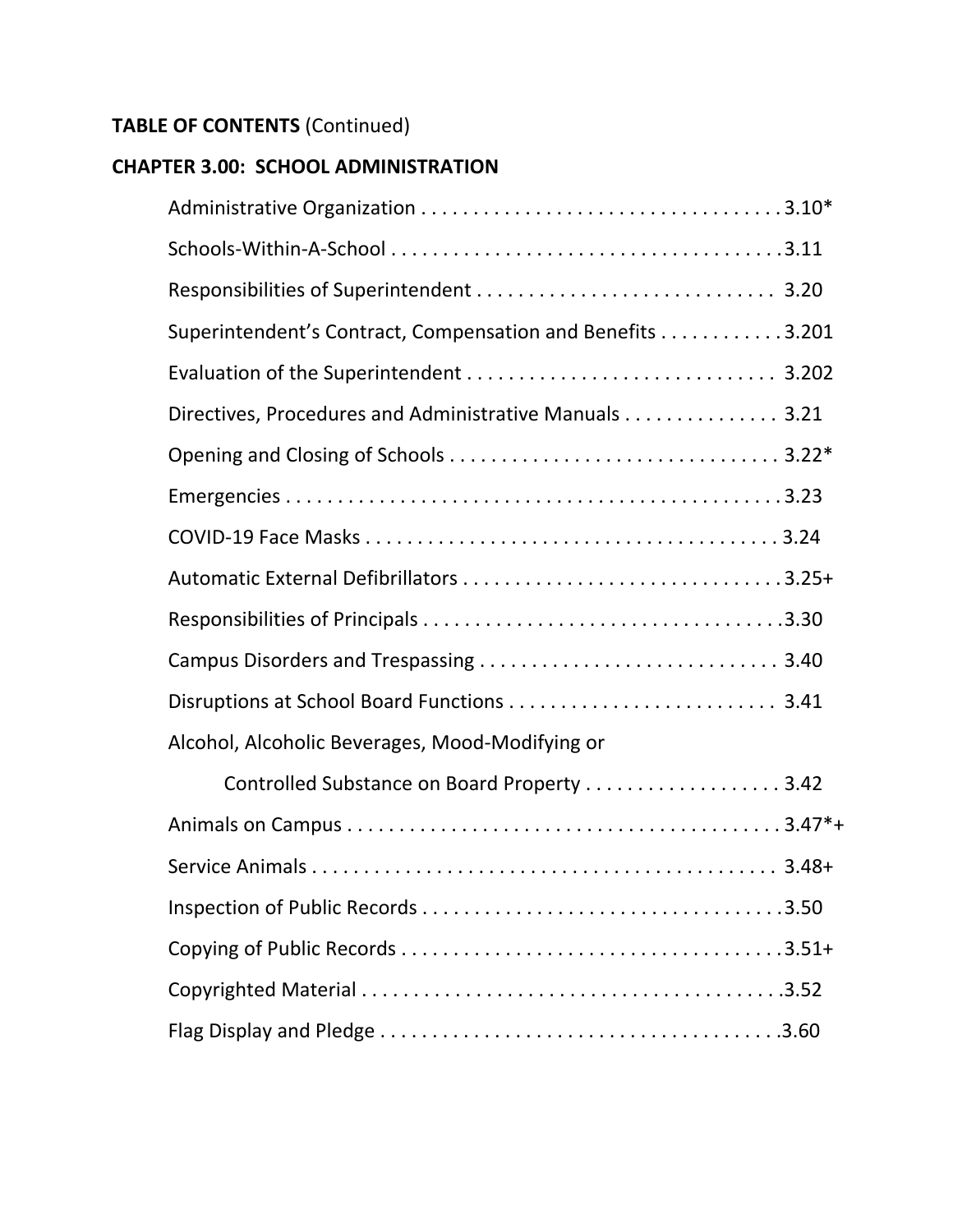### **CHAPTER 4.00: CURRICULUM AND INSTRUCTION**

| Academically Challenging Curriculum to Enhance Learning |
|---------------------------------------------------------|
|                                                         |
|                                                         |
|                                                         |
|                                                         |
|                                                         |
|                                                         |
|                                                         |
|                                                         |
|                                                         |
|                                                         |
|                                                         |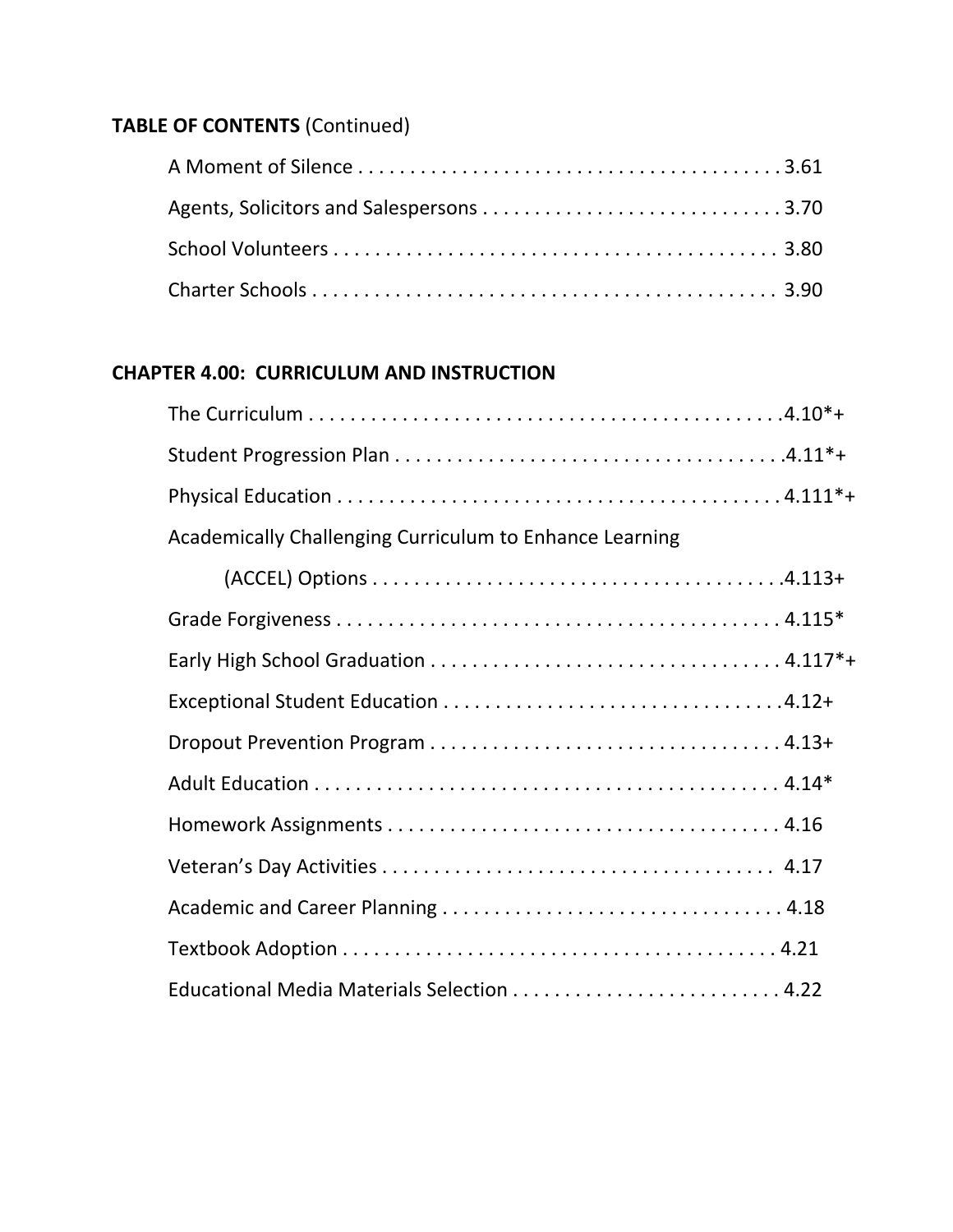| Field Trip Medication Training for Teachers and Staff 4.431 |  |
|-------------------------------------------------------------|--|
|                                                             |  |
|                                                             |  |
|                                                             |  |
|                                                             |  |
|                                                             |  |
|                                                             |  |
|                                                             |  |
|                                                             |  |
|                                                             |  |
| Participation of Home Education and Private School Students |  |
|                                                             |  |
|                                                             |  |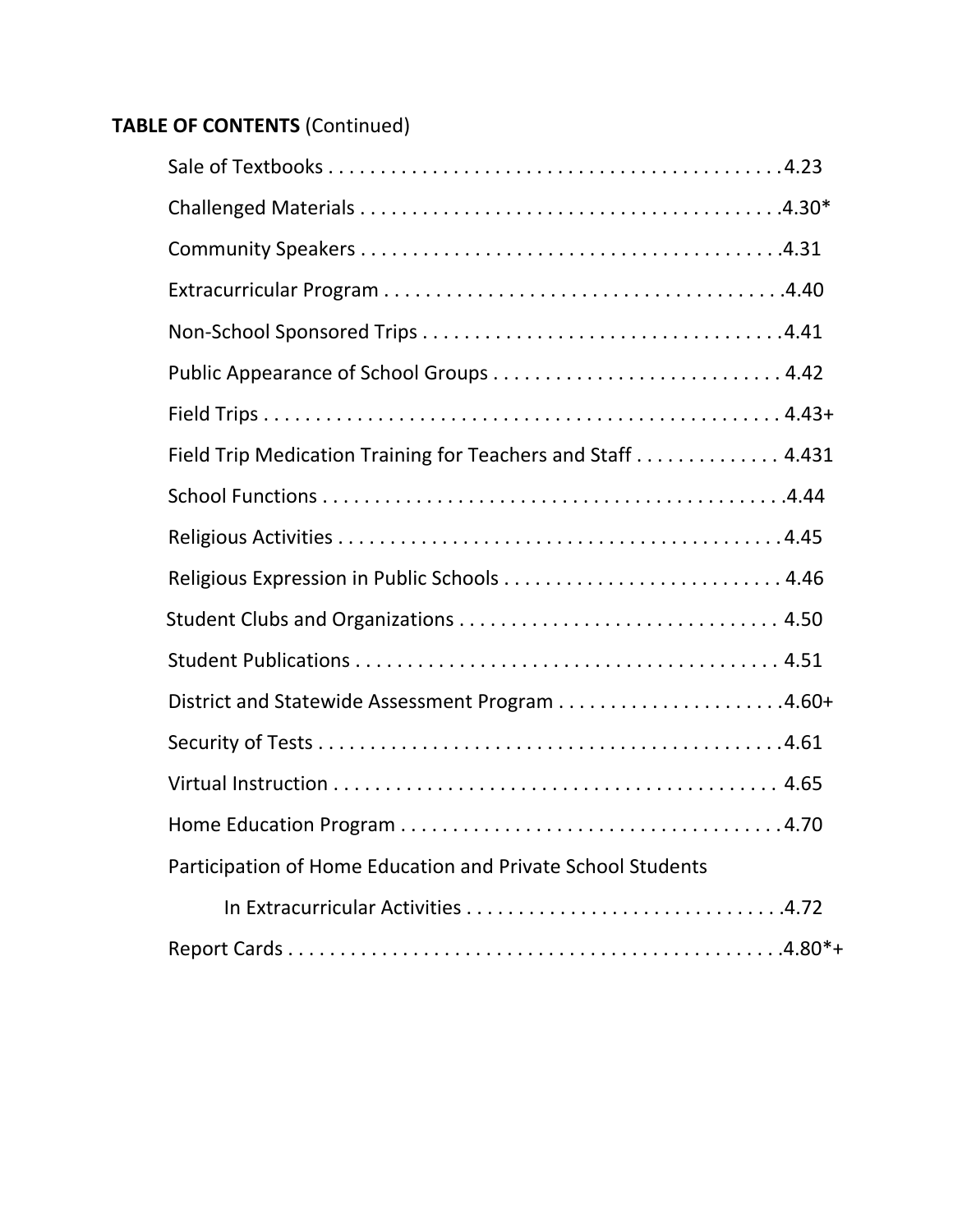### **CHAPTER 5.00: STUDENTS**

| Possession of Weapons and Other Prohibited Articles 5.321             |  |
|-----------------------------------------------------------------------|--|
| Prohibition Against Use, Sale or Possession of Alcohol or Drugs 5.322 |  |
|                                                                       |  |
|                                                                       |  |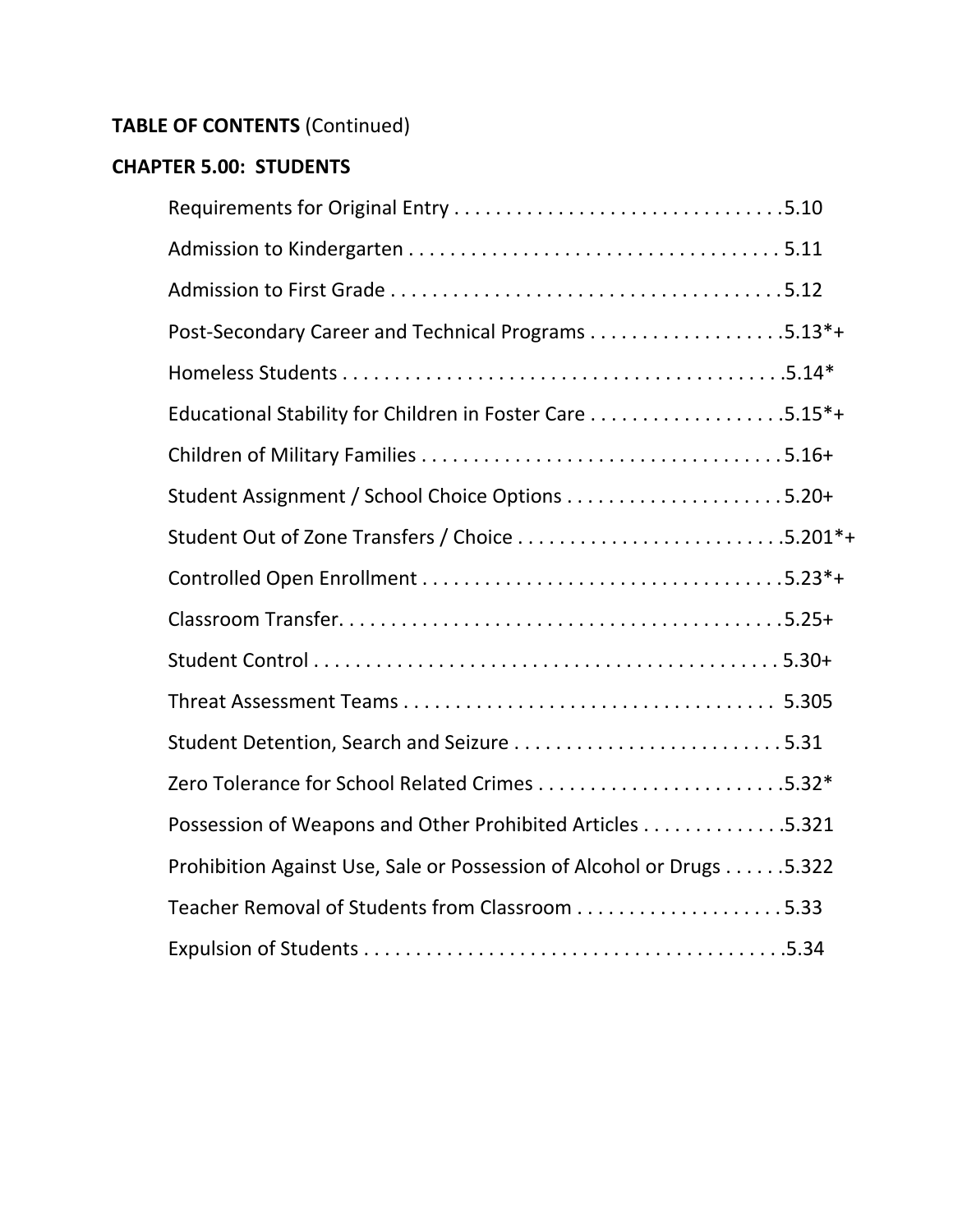| Use of Time Out, Seclusion and physical Intervention for         |  |
|------------------------------------------------------------------|--|
|                                                                  |  |
| Granting Permission for Students to Leave the School Campus 5.35 |  |
|                                                                  |  |
|                                                                  |  |
|                                                                  |  |
|                                                                  |  |
|                                                                  |  |
|                                                                  |  |
|                                                                  |  |
|                                                                  |  |
|                                                                  |  |
|                                                                  |  |
|                                                                  |  |
|                                                                  |  |
| Administration of Medication During School Hours 5.62*+          |  |
|                                                                  |  |
|                                                                  |  |
|                                                                  |  |
|                                                                  |  |
|                                                                  |  |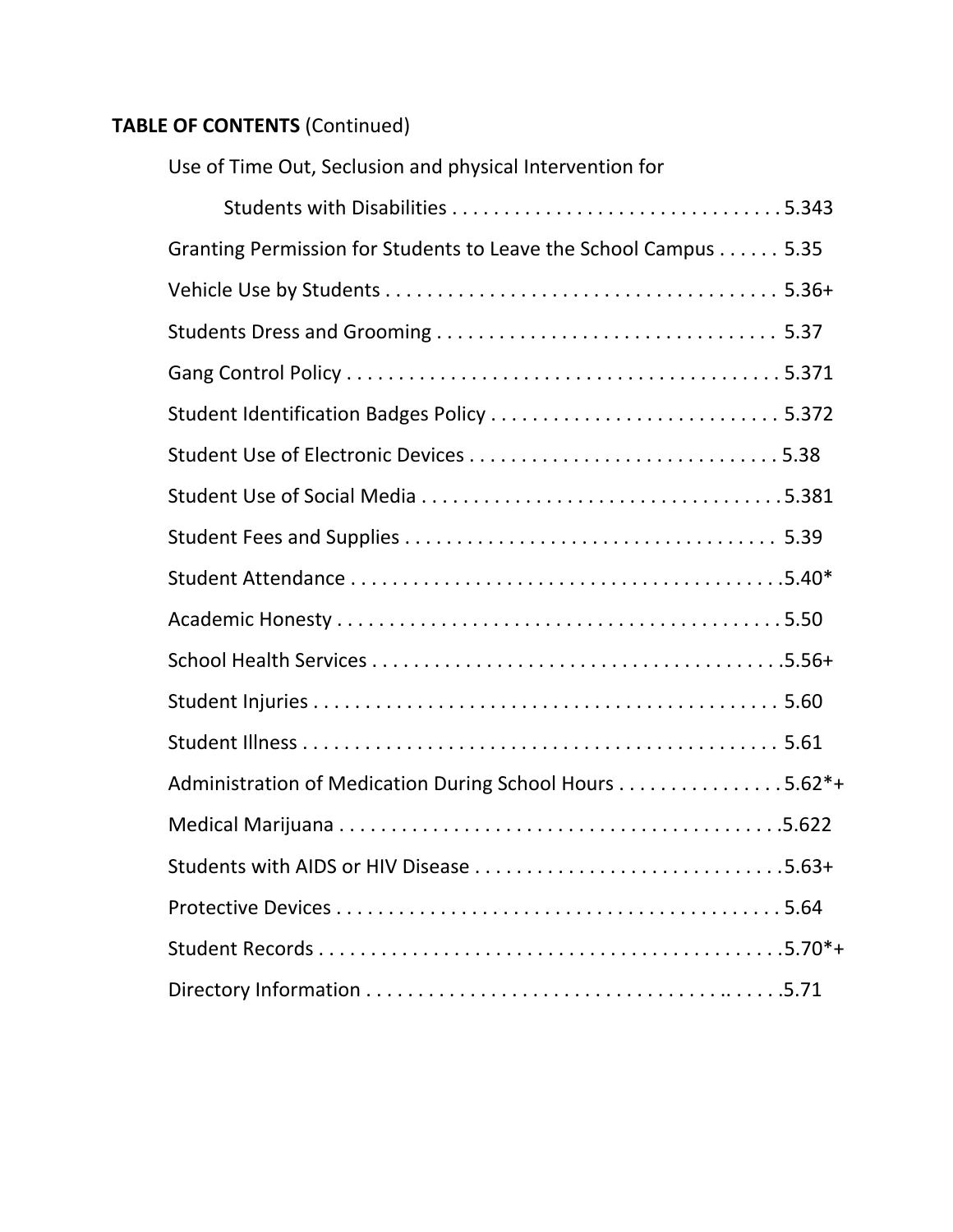| Person Standing in Loco Parentis to Student 5.73 |  |
|--------------------------------------------------|--|
|                                                  |  |
|                                                  |  |

### **CHAPTER 6.00: HUMAN RESOURCES**

| Year of Service Defined for Administrative and Instructional |  |
|--------------------------------------------------------------|--|
|                                                              |  |
|                                                              |  |
| Employment of Athletic Coaches Who Are Not Full-Time         |  |
|                                                              |  |
| Non-Certified Instructional Personnel  6.142                 |  |
| <b>Employment of Non-Degreed Vocational and Adult</b>        |  |
|                                                              |  |
|                                                              |  |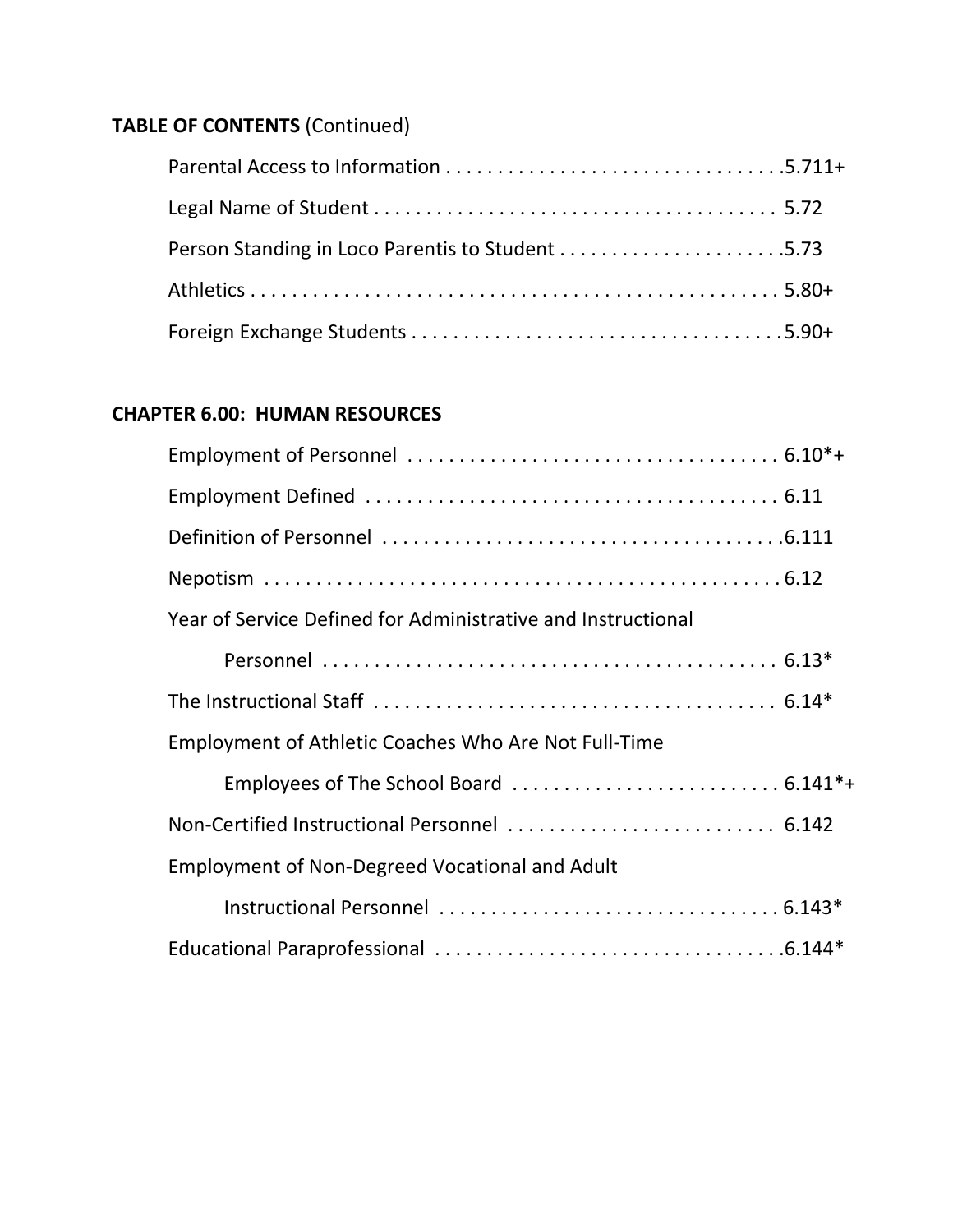| Substitute Teachers, Temporary and Substitute Classified          |  |
|-------------------------------------------------------------------|--|
|                                                                   |  |
|                                                                   |  |
|                                                                   |  |
|                                                                   |  |
|                                                                   |  |
|                                                                   |  |
|                                                                   |  |
| Contracts: Instructional and Administrative Personnel 6.18*       |  |
| Probationary Status for Non-Instructional Personnel 6.181         |  |
|                                                                   |  |
| Certification of Administrative and Instructional Personnel 6.20* |  |
|                                                                   |  |
|                                                                   |  |
|                                                                   |  |
|                                                                   |  |
|                                                                   |  |
| Violation of Local, State, and/or Federal Laws 6.30               |  |
|                                                                   |  |
| Indebtedness Created Against a School or The School Board 6.302   |  |
|                                                                   |  |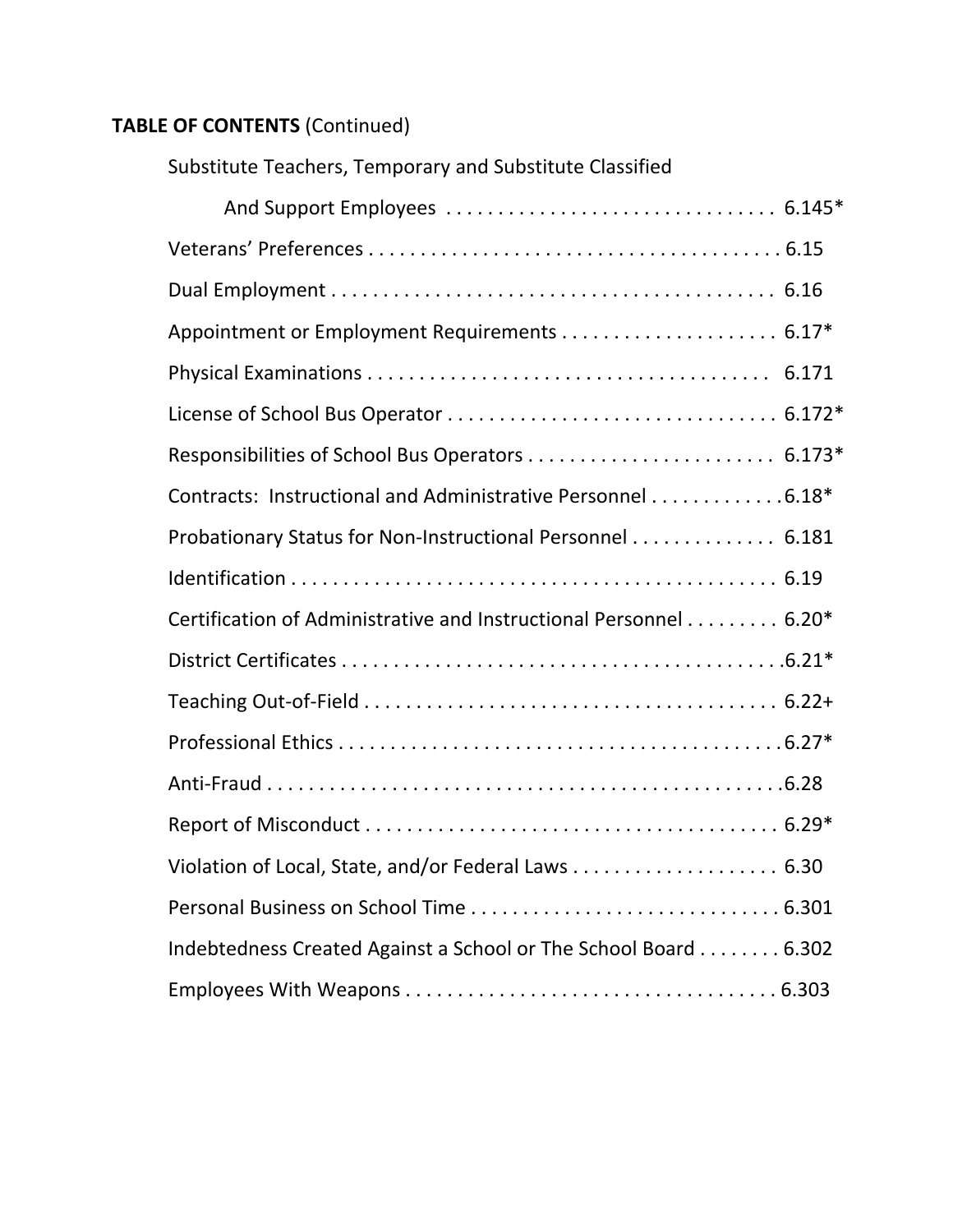| Telephone Calls, Electronic Communications and Facsimiles 6.32+ |
|-----------------------------------------------------------------|
|                                                                 |
|                                                                 |
|                                                                 |
|                                                                 |
|                                                                 |
|                                                                 |
|                                                                 |
| Suspension With Partial or No Pay  6.38                         |
|                                                                 |
|                                                                 |
|                                                                 |
|                                                                 |
|                                                                 |
|                                                                 |
|                                                                 |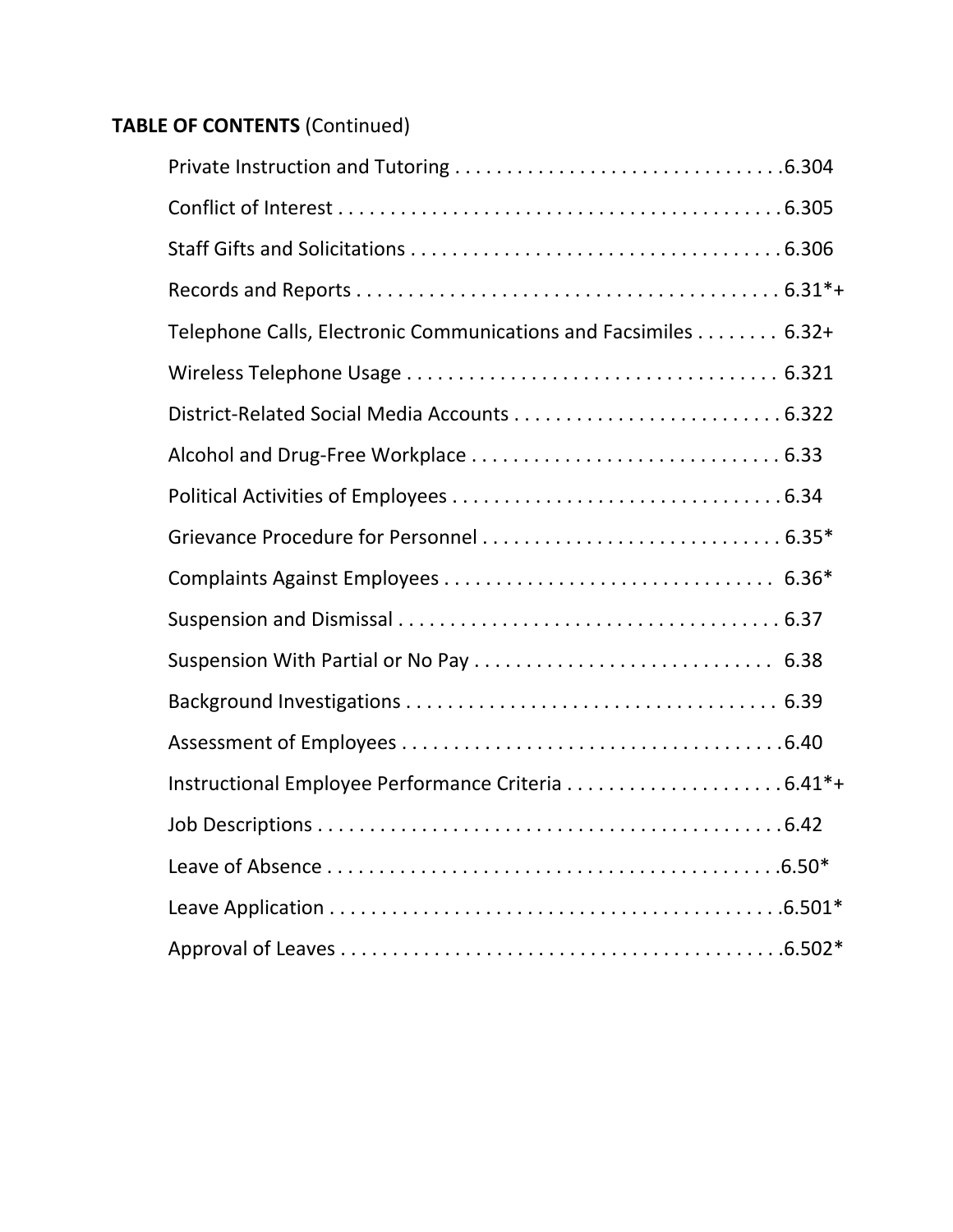| Effective Date for Leave, Suspension or Termination 6.521* |  |
|------------------------------------------------------------|--|
|                                                            |  |
| Deferred Retirement Option Program ('DROP')  6.531         |  |
|                                                            |  |
|                                                            |  |
|                                                            |  |
|                                                            |  |
|                                                            |  |
|                                                            |  |
|                                                            |  |
|                                                            |  |
|                                                            |  |
| Transportation - Employee Drug and Alcohol Testing 6.60*   |  |
| School Board Employees with HIV, AIDS or Other             |  |
|                                                            |  |
| AIDS, Bloodborne Pathogens and Environmental Hazards 6.62+ |  |
|                                                            |  |
|                                                            |  |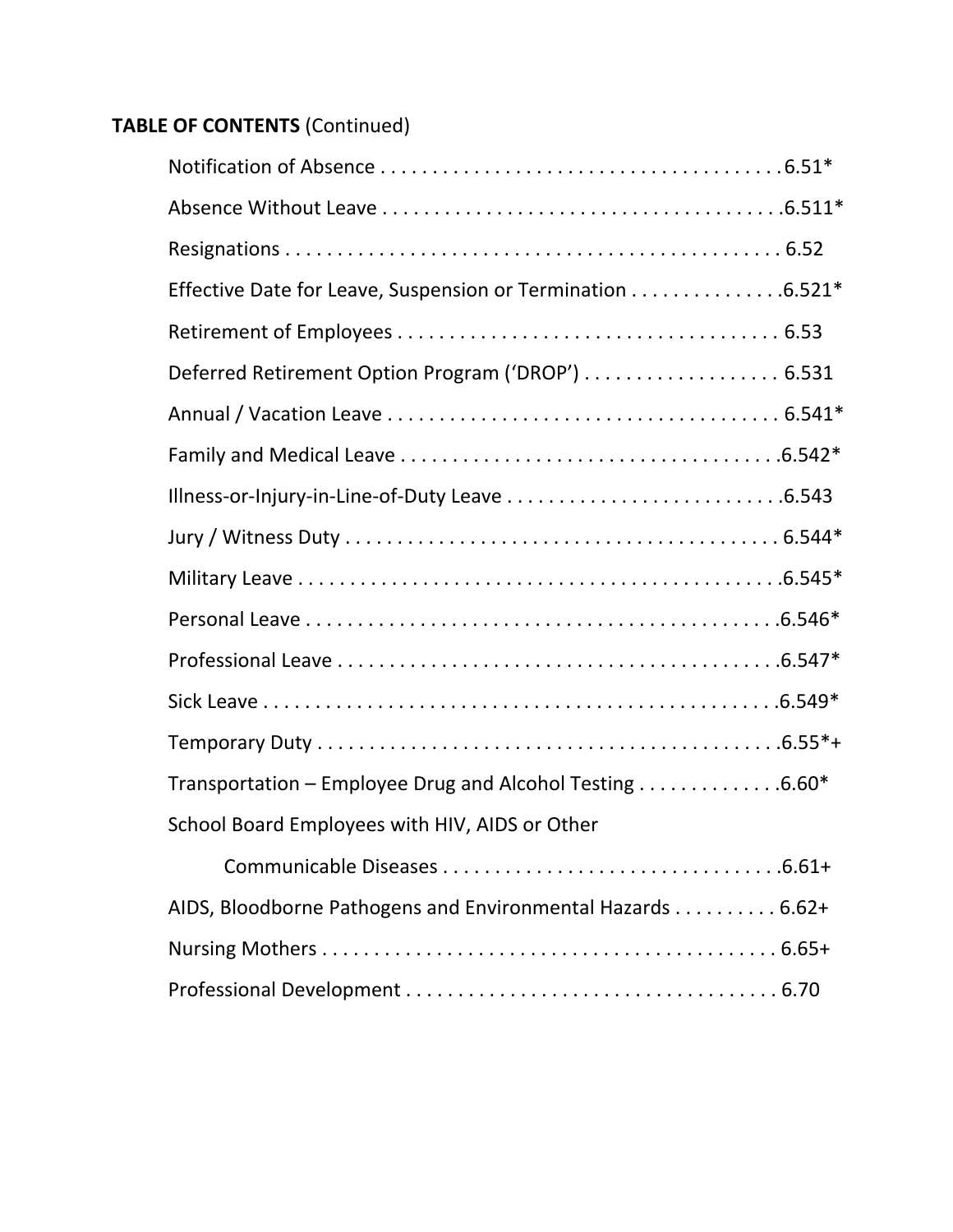### **CHAPTER 7.00: BUSINESS SERVICES**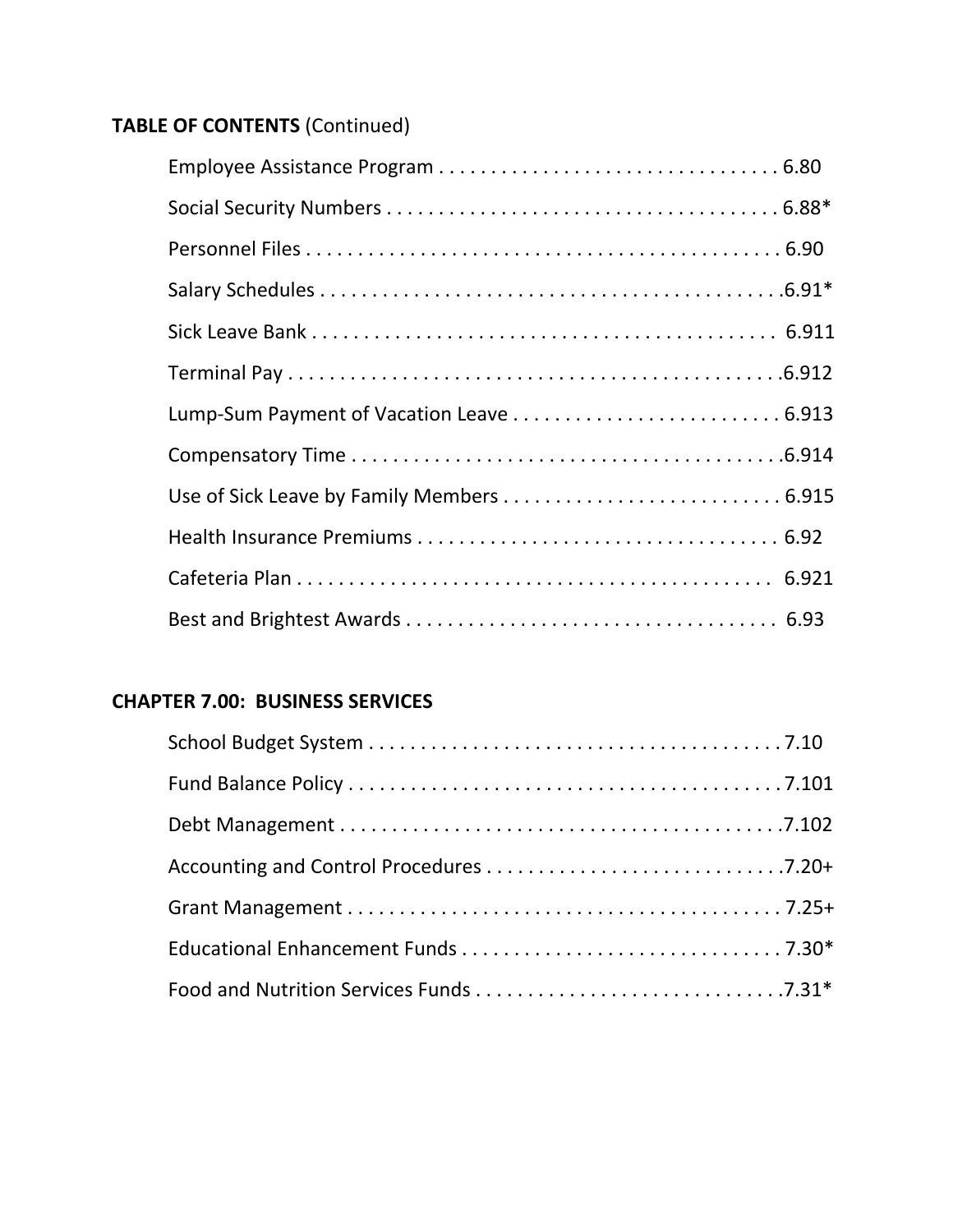| Expenditures for Promotion and Public Relations 7.39                 |
|----------------------------------------------------------------------|
|                                                                      |
|                                                                      |
|                                                                      |
|                                                                      |
| Tax Sheltered Annuities and Custodial Accounts 7.512                 |
|                                                                      |
|                                                                      |
|                                                                      |
|                                                                      |
|                                                                      |
| Resolution of Protests from the Contract Bidding Process 7.701       |
|                                                                      |
| Selection Policy for Professional Construction Related Services 7.71 |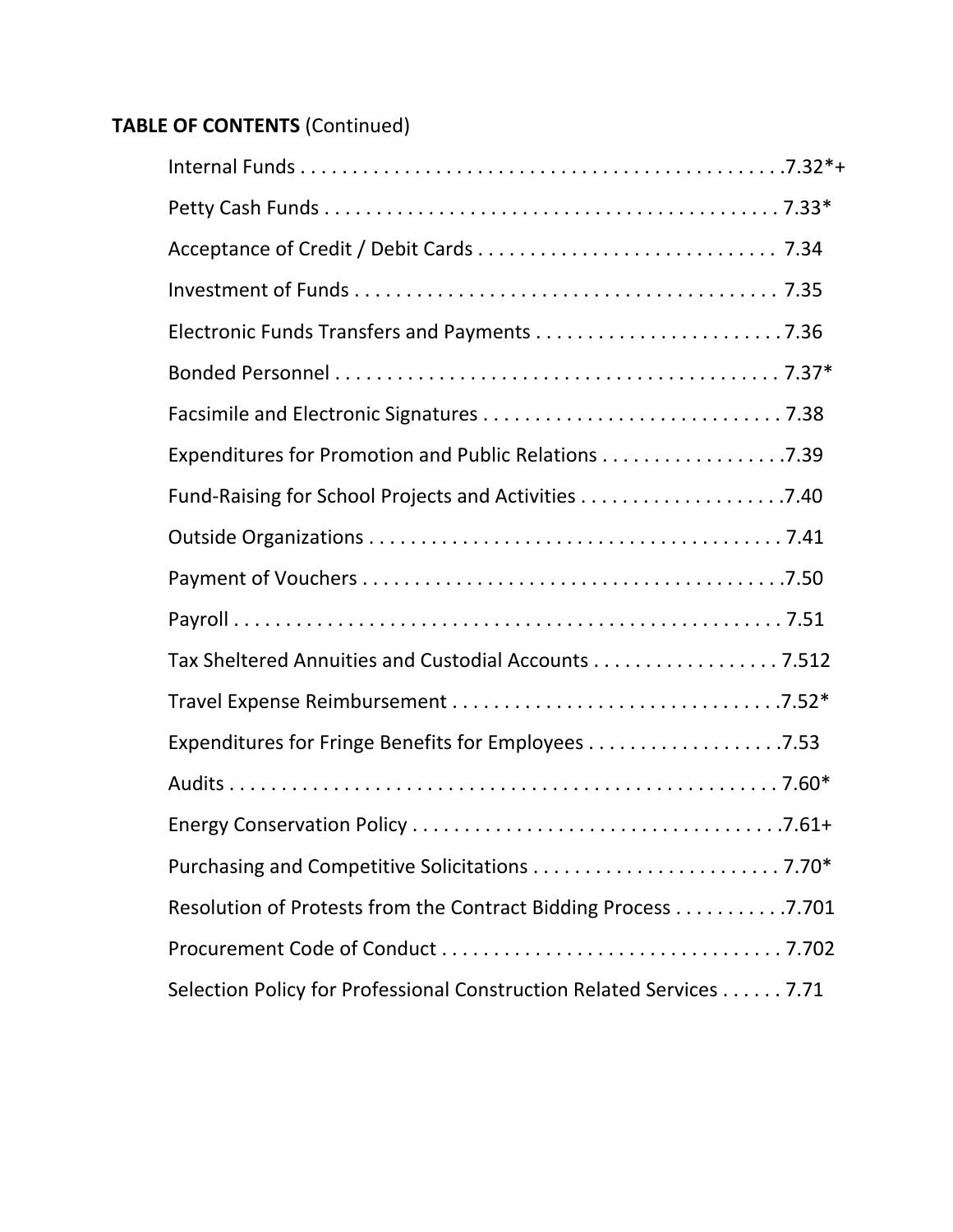| Acquisition, Use and Exchange of School Board Property 7.72     |
|-----------------------------------------------------------------|
|                                                                 |
| Lease and Lease-Purchase of Land, Facilities and Equipment 7.74 |
|                                                                 |
|                                                                 |
|                                                                 |
|                                                                 |
| Adequacy of Educational Facilities and Growth Management 7.78   |
|                                                                 |

### **CHAPTER 8.00: AUXILIARY SERVICES**

| Toxic Substances in School Work Areas 8.12+ |  |
|---------------------------------------------|--|
|                                             |  |
|                                             |  |
|                                             |  |
|                                             |  |
|                                             |  |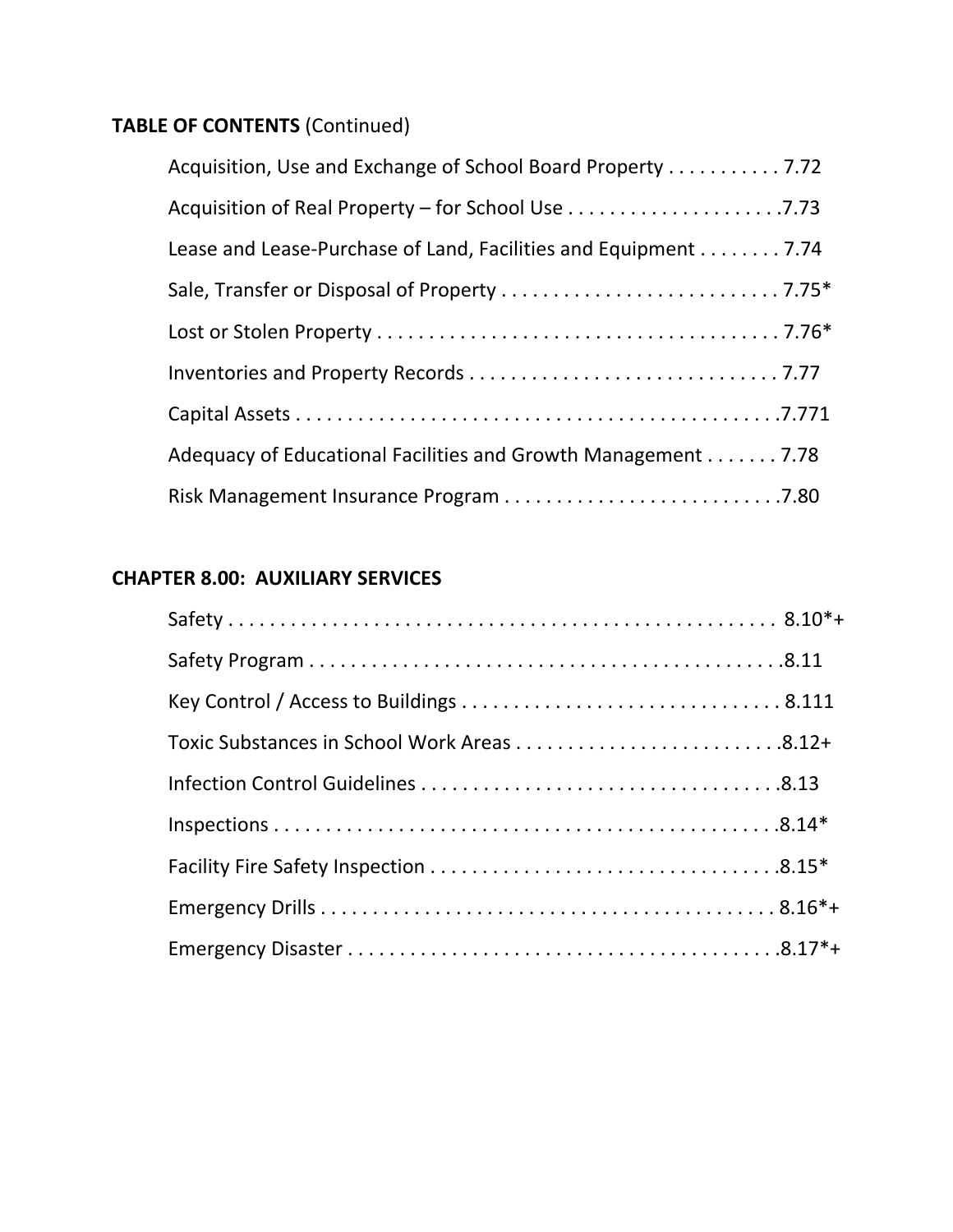| Emergency Closing of Schools and Student Reunification 8.18               |
|---------------------------------------------------------------------------|
|                                                                           |
|                                                                           |
|                                                                           |
|                                                                           |
| Use of Unmanned Aerial Systems in School Settings 8.23                    |
| Use of School District Security Video Cameras and Security Footage . 8.24 |
| Purpose and Functions of the Transportation Program 8.30                  |
|                                                                           |
|                                                                           |
|                                                                           |
|                                                                           |
|                                                                           |
|                                                                           |
|                                                                           |
|                                                                           |
|                                                                           |
|                                                                           |
|                                                                           |
|                                                                           |
|                                                                           |
|                                                                           |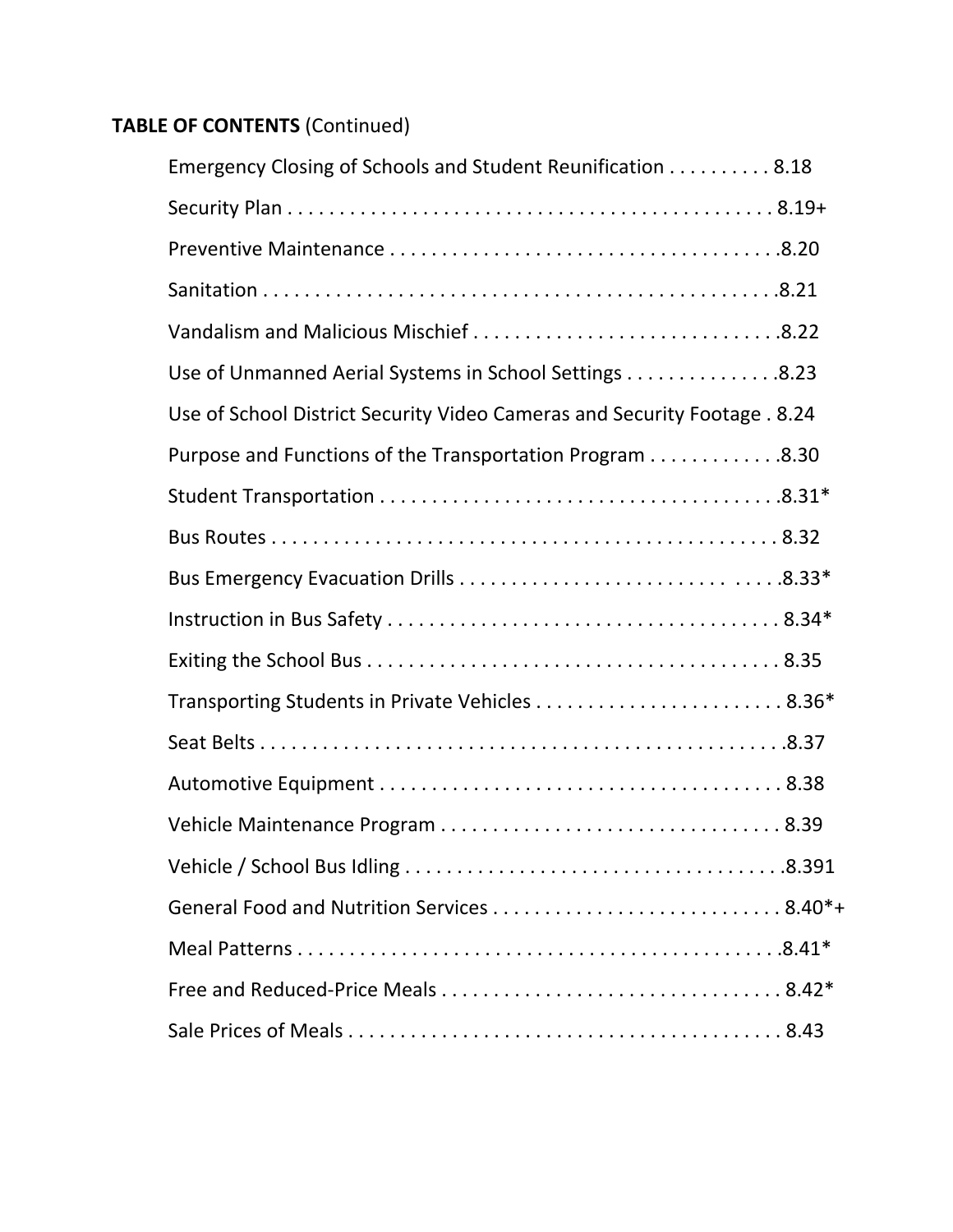| Renovations, Remodeling, or Additions of Facilities by Booster Clubs, |  |
|-----------------------------------------------------------------------|--|
|                                                                       |  |
|                                                                       |  |
|                                                                       |  |
|                                                                       |  |
|                                                                       |  |

| Telecommunication Plan and Electronic Communication Use 8.60+ |  |
|---------------------------------------------------------------|--|
|                                                               |  |
|                                                               |  |

### **CHAPTER 9.00: SCHOOL‐COMMUNITY RELATIONS AND INTERLOCAL AGREEMENTS**

| Parent Organizations and School Support Groups 9.10 |  |
|-----------------------------------------------------|--|
|                                                     |  |
|                                                     |  |
|                                                     |  |
|                                                     |  |